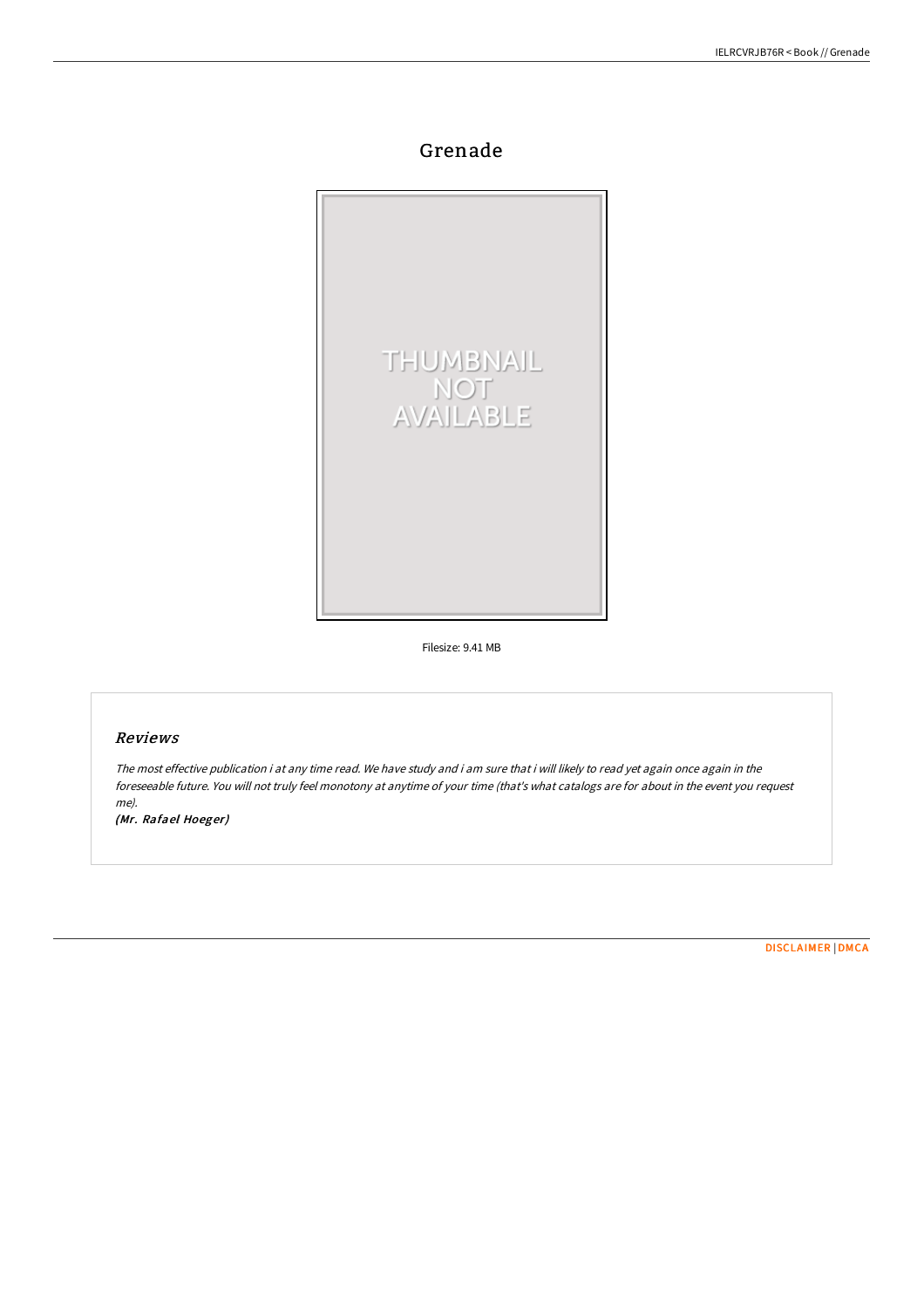### GRENADE



To download Grenade eBook, remember to refer to the hyperlink beneath and download the document or have access to other information which are have conjunction with GRENADE book.

RareBooksClub. Paperback. Book Condition: New. This item is printed on demand. Paperback. 30 pages. LC Number: KF25 . E2 2009n OCLC Number: (OCoLC)613333786 Subject: Predatory lending -- United States. Excerpt: . . . rvice to a pay-banding system. More and more often, Federal agencies are seeking permission to develop a compensation system outside the General Schedule. More than 20 percent of non-postal civil servants now work under alternate personnel systems according to the Volcker report, including those developed at the Federal Aviation Administration, the Internal Revenue Service and the General Accounting Office. In all of those examples, change in the compensation system was designed not merely as an end to itself but as a way to improve agency performance. The GAO is here today and I am looking forward to hearing how the various pay for performance systems are working so far, including GAOs own. We are also fortunate in holding this hearing just 1 week after the Office of Personnel Management released its Federal Human Capital Survey. The results contain lots of good news. Ninety-one percent of employees believe they are doing important work and the overall percentages of Federal workers who are satisfied with their job is 68 percent or who believe the work they produce is high quality at 81 percent. It is consistent with findings in the private sector. Moreover, more than 60 percent of employees are satisfied with the basic pay and benefits. Not all the news was good, however. Fewer than half of the employees are satisfied with the recognition they get for doing a good job. Just 30 percent said the rewards program gives them an incentive to do their best. Only 27 percent of employees believe that steps are taken to deal with poor performers. On the surface, it appears that those...

 $\blacksquare$ Read [Grenade](http://bookera.tech/grenade.html) Online  $\blacksquare$ [Download](http://bookera.tech/grenade.html) PDF Grenade